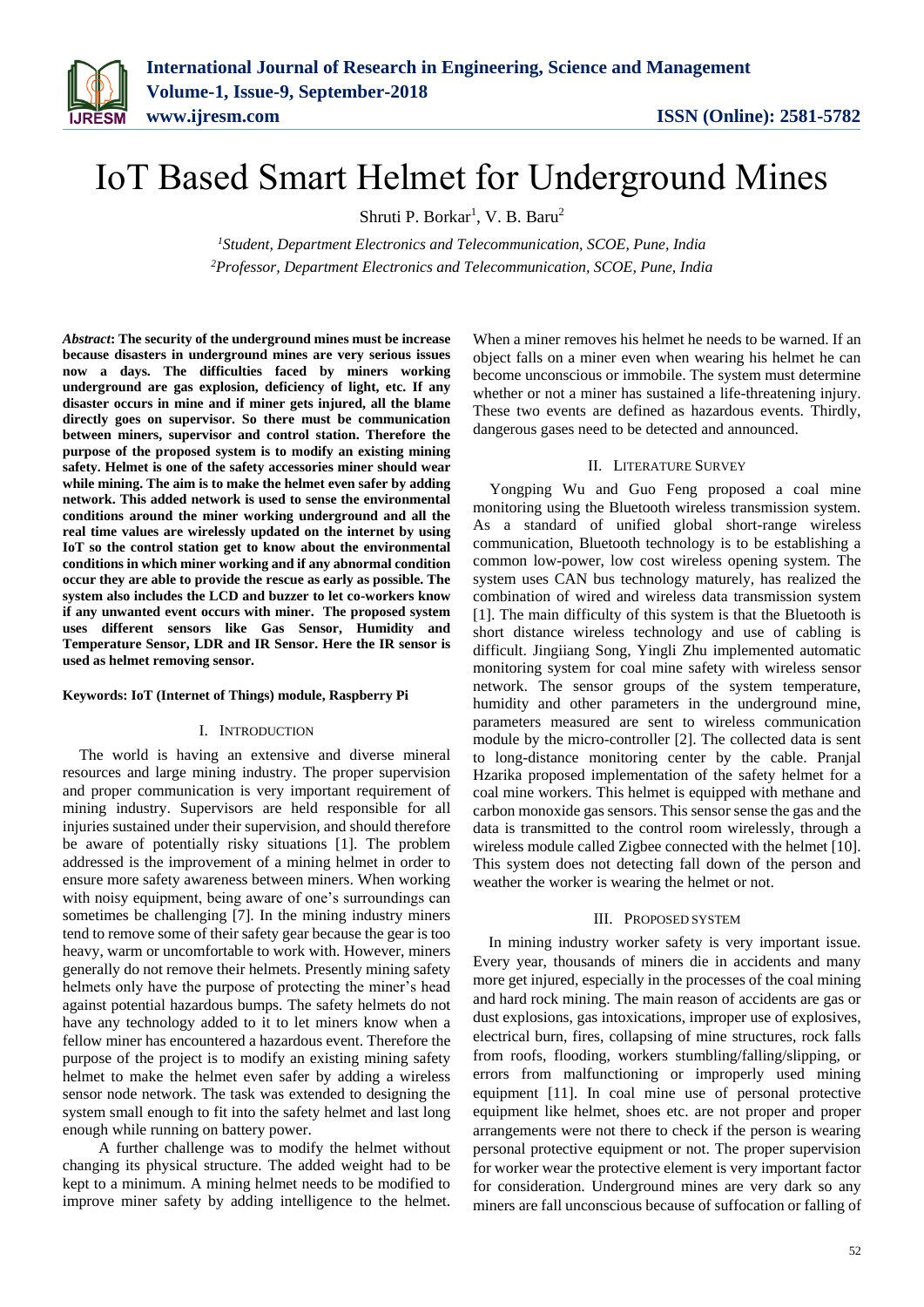

structure, supervisor don't know about his health condition and proper treatment is not provided him in time. The main reason for miner death is harmful gases explosions. In coal mines carbon monoxide, methane, LPG gases existing and they are very harmful for human body.

The proper supervision and proper communication is very important requirement of mining industries. The smart helmet provides a real time monitoring of harmful gases, proper light intensity for work, humidity and miner is wearing the helmet or not. The harmful gases like carbon monoxide, LPG, Methane and also temperature are monitor using this system [11]. The wired communication network is not so effective because when natural calamity or a roof fall occurred, wired network is damages, so it is very difficult and costly to reinstall the entire system. The effective solution for communication from base station to underground mine is IOT based wireless network.

The smart helmet for mining industry consists of various sensors which are fixed on the helmet. The sensors used are Gas Sensor, Temperature Sensor, Humidity Sensor, LDR for light intensity, and IR sensor to detect weather the miner wearing helmet or not. By using IOT module the mine information like environmental parameters in mine or wearing helmet or not can be seen anywhere anytime by using internet. So the proper action can take within time to rescue the miner.

### IV. BLOCK DIAGRAM

### *A. Block diagram description*



Fig. 1. Block diagram of proposed system

The MQ6 is used to monitor the level of Methane, LPG, Hydrogen, Carbon monoxide, Alcohol, and Smoke. The LM35 is used for monitoring temperature. The DHT11 is used to monitor the humidity. The LDR is used to detect the light intensity of the environment in which miners are working. To detect weather the miner is wearing helmet or not the IR sensor is used. These are semiconductor type sensor. The sensor senses the various environmental parameters like temperature, humidity, light, level of gases and transmitted real time data to the controller, the controller receive the data processing on it and transmitted to the base station using IOT module. At the same time if gases level is increases above threshold, alert signal will be send to the base station.

The alerting device, buzzer is used for alerting to the supervisor or the person at the base station if any of the sensor data exceed than rated or threshold values. LCD displays the massage according to sensor values, like if LPG level increases then LCD will display "LPG detected". If helmet is removed by miner then, "Helmet Removed" will be displayed on LED.

All the data is received from helmet and transferred to the base station through IOT and display on PC. By using IOT module we will able to get mine's update anywhere anytime through internet.

### V. HARDWARE DESCRIPTION

# *A. Raspberry Pi*

Raspberry Pi proved that it is a great tool for Learning Programming, Computers & Concepts of Embedded Linux, etc. Support for all Age Groups (School Children, College Undergraduates, Professional Developers, and Programmers). Consumes less than 5W of power, supports Full HD Video Output (1080p), Multiple USB Ports, Ethernet, WiFi, Camera module etc. Following figure shows The Raspberry Pi 3 Model B.

In the proposed system, Raspberry pi is a heart of the system. The operation of the system is based on this smart controller which collects all the real time sensor data automatically, and performs operations to give required output. When we code it properly we are able to display real time sensor values to the LCD, computer at base station as well as we can upload it on web so anyone can see values anytime anywhere by using internet.

### *B. Gas Sensor MQ-2*

MQ2 gas sensor can be used to detect the presence of LPG, Propane and Hydrogen, also could be used to detect Methane and other combustible steam. Sensor is sensitive to flammable gas and smoke. Smoke sensor is given 5 volt to power it. Smoke sensor indicates smoke by the voltage that it outputs .More smoke more output. A potentiometer is provided to adjust the sensitivity. Sn02 is the sensor used which is of low conductivity when the air is clean. But when smoke exist sensor provides an analog resistive output based on concentration of smoke. The circuit has a heater. Power is given to heater by VCC and GND from power supply. The circuit has a variable resistor. The resistance across the pin depends on the smoke in air in the sensor. The resistance will be lowered if the content is more. And voltage is increased between the sensor and load resistor.

## *C. Humidity Sensor DHT11*

They consist of a humidity sensing component, a NTC temperature sensor (or thermistor) and an IC on the back side of the sensor. They are very cheap but still providing great performance. The sampling rate for the DHT11 is 1Hz or one reading every second. The operating voltage of sensor is from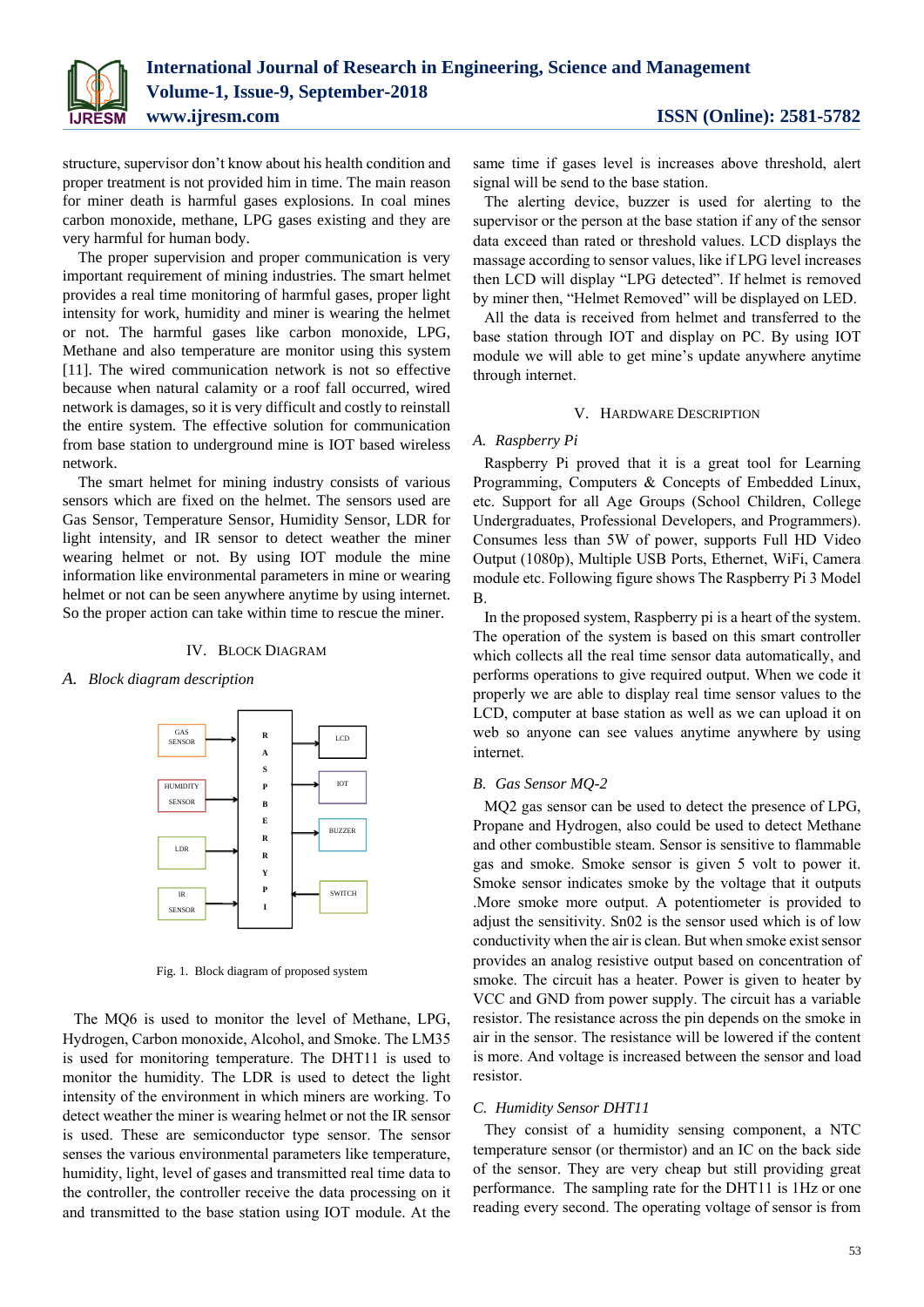

3 to 5 volts, while the max current used when measuring is 2.5mA.

# *D. LDR*

An LDR or light dependent resistor is also known as photo resistor, photocell, and photoconductor. It is a one type of resistor whose resistance varies depending on the amount of light falling on its surface. When light falls on the resistor, resistance of the resistor changes. This resistor works on the principle of photo conductivity.

# *E. IR Sensor*

In the proposed system the IR sensor is used as a helmet removing sensor. The IR sensor consist of a transmitter infrared LED and infrared receiver. Infrared Transmitter is a light emitting diode which emits infrared radiations. Hence, they are called IR LED's. Even though an IR LED looks like a normal LED, the radiation emitted by it is invisible to the human eye. Infrared receivers are also called as infrared sensors as they detect the radiation from an IR transmitter. IR receivers come in the form of photodiodes and phototransistors. Infrared Photodiodes are different from normal photo diodes as they detect only infrared radiation.

# *F. LCD*

A 16x2 LCD means it can display 16 characters per line and there are 2 such lines. In this LCD each character is displayed in 5x7 pixel matrix. This LCD has two registers, namely, Command and Data.

The command register stores the command instructions given to the LCD. A command is an instruction given to LCD to do a predefined task like initializing it, clearing its screen, setting the cursor position, controlling display etc. The data register stores the data to be displayed on the LCD. The data is the ASCII value of the character to be displayed on the LCD.

# *G. Buzzer*

 Piezoelectric buzzers are sometimes also called as piezo buzzer. Piezo buzzer is the sound generator, used as audio indicator in electronic circuits. It is widely used as alarm generator in electronic devices. A Piezo buzzer has an oscillator and a Piezo disc inside. Around 2-4 kHz frequency is generated by oscillator and to produce the sound the Piezo element vibrates accordingly. The Piezo buzzer works between  $3 - 12$  volts DC [4].

# VI. IOT

 Internet of Things (IoT) has been considered as one of the charming technologies. It allows people and things to be connected anywhere, anytime, with anyone and anything, using any link and any service. It offers a platform for sensors and devices to be connected seamlessly within a smart environment in order to provide advanced and intelligent services for human-beings. The key technologies are present in IoT where sensors and devices sense and collect all kinds of data about the target and then, the data can be further processed and analyzed to extract useful information to enable intelligent services. In the proposed system we used Thingspeak as a IoT platform. According to its developers, ThingSpeak is an open source Internet of Things (IoT) application and API to store and retrieve data from things using the HTTP protocol over the Internet or via a Local Area Network. ThingSpeak enables the creation of sensor logging applications, location tracking applications, and a social network of things with status updates". ThingSpeak has integrated support from the numerical computing software MATLAB from MathWorks.



Fig. 2. Flowchart of proposed system

#### VII. EXPERIMENTAL RESULTS AND DISCUSSION

 This section discusses the results of the proposed system. The sensors sense the environmental conditions around the miner working in underground mining. All the real time data is display on LED, and also updated on the web by using IoT with the help of Thing speak. If any of the environmental parameters exceeds its standard value the miner, co-miners, supervisor and the control station get notify by buzzer. If any hazardous event occurred in the mine in such case the control station will be able to provide the rescue team as early as possible.

### *A. Experimental setup*

The following Fig. 3, shows the experimental setup of the proposed system. Here the Gas sensor (MQ-2), Humidity and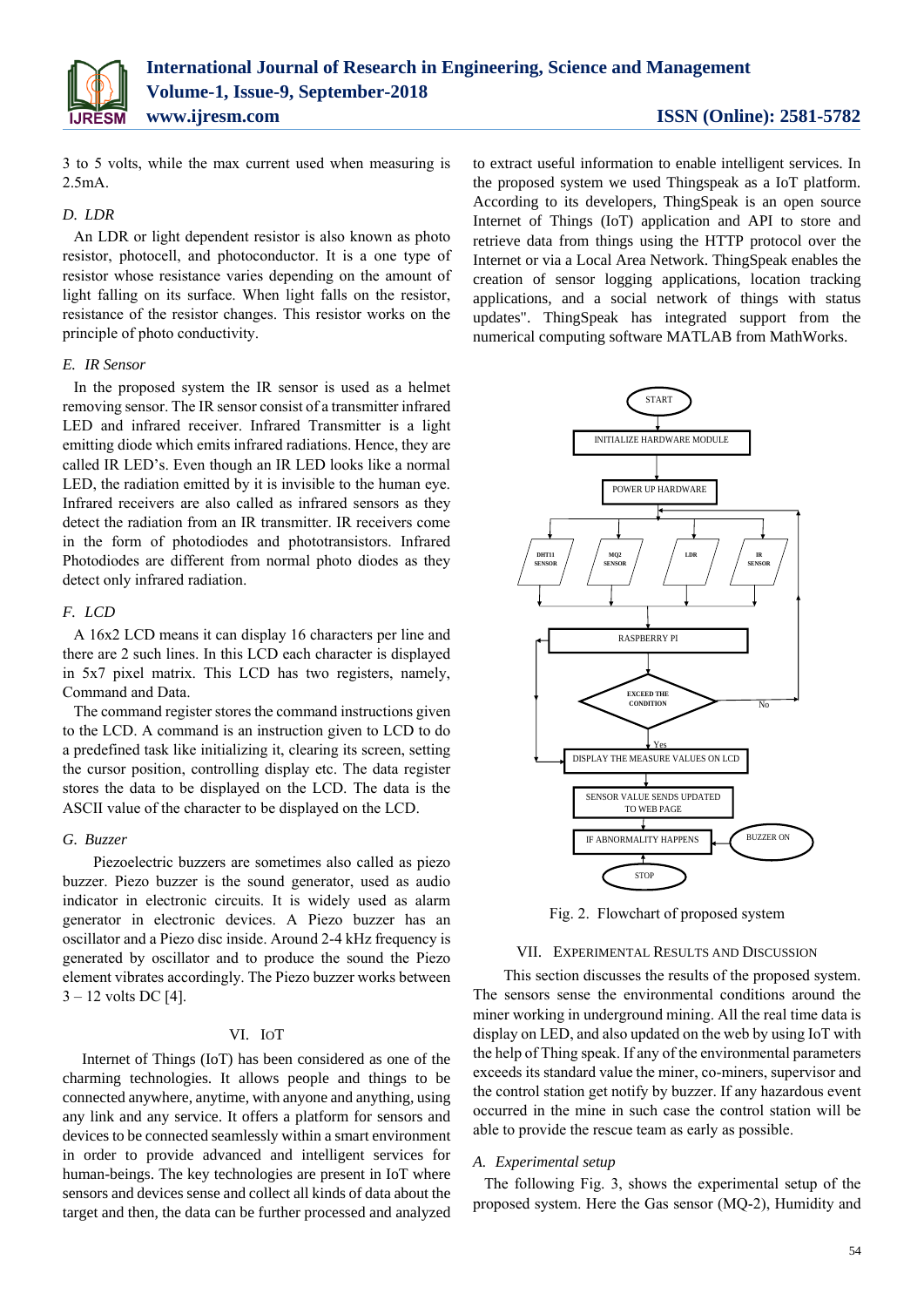

temperature sensor (DHT11), LDR, IR sensors and switch are connected as an input to the raspberry pi and LCD and buzzer as output.



Fig. 3. Experimental setup

# *B. Web page showing temperature around miner*

The following Fig. 4, will show the temperature around the miner working underground in mine. The threshold value of the temperature is set at 50 degree Celsius. In the following chart the X-axis represent the time temperature in degree Celsius and Y-axis represents the temperature in degree Celsius.



Fig. 4. Web Page showing temperature around miner

# *C. Web page showing humidity around miner*

The following Fig. 5 will show the relative humidity around the miner working in underground mine. The threshold value of the humidity is set at is set at 90% RH. The X-axis represents the time and Y-axis represents the related humidity in percentage.



Fig. 5. Web page showing humidity around miner

# *D. Web page showing gas leakages around miner*

The gas sensor i.e. MQ-2 sensor gives the digital output. In the following figure 6 when no gas detected then output will be 1. When gas detected then it will give the output 0. That is for normal condition the output of the sensor must be 1. In the following chart X-axis represent the time and Y-axis represent the gas value.



Fig. 6. Web Page showing gas concentration around miner

# *E. Web page showing gas leakages around miner*

The LDR sensor is used to detect is there sufficient light to work under mines. The light intensity is shown by 0 or 1. The graph in following Fig. 7, will show output 0 if the sufficient light is present. And if there is no sufficient light then it will show output 1. In the following chart x- axis represent the time and Y- axis represent the light condition.



Fig. 7. Web page showing light intensity around miner

# VIII. CONCLUSION

 A mining helmet is developed that is able to detect different types of hazardous events such as, humidity condition of mines, then temperature and existence of combustible gases, the helmet removing by miner, and light intensity inside the mines.

 Heart of the system is Raspberry pi 3 who control and monitor the all these events using IOT. This system is displaying the parameters on the base station PC and alerting miner, from base station higher authority can monitor every thigh, which can provides rescue operation for the miner. The first is the presence of the hazardous gases such as CO, SO2, NO2, and particulate matter exceed its limit raspberry pi sends